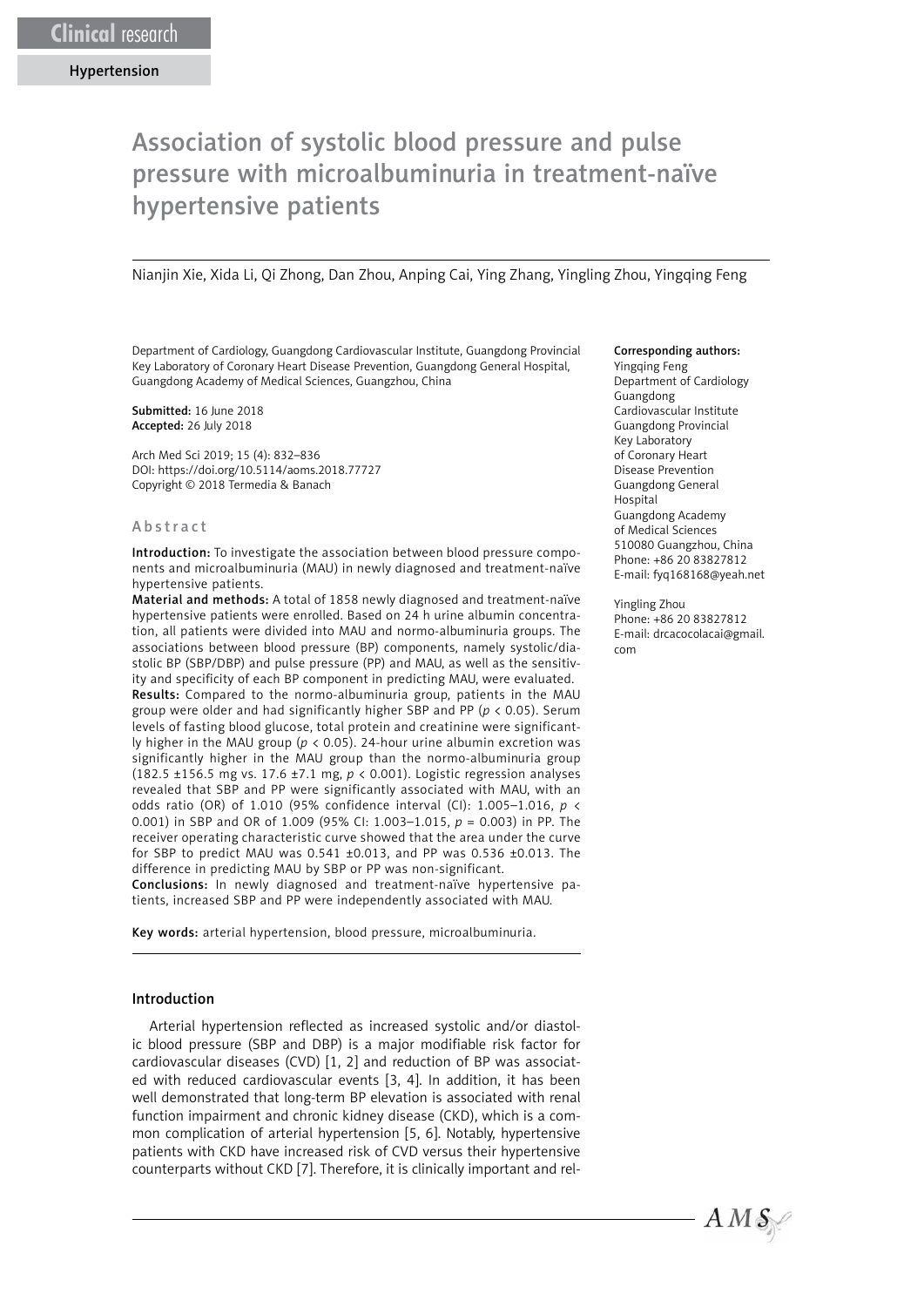evant to identify hypertensive patients who have an early change of renal function so as to prevent CKD development.

Microalbuminuria (MAU) is a sensitive and specific marker to reflect minor and early-stage impaired renal function [8, 9]. It is reported that diabetes mellitus or metabolic syndrome is significantly associated with MAU [10–12]. Nonetheless, the evidence regarding the association between blood pressure components and MAU is limited. In our present cross-sectional study, we enrolled 1858 patients with newly diagnosed hypertension but without previous anti-hypertensive therapy. The aim of our current study was to evaluate whether BP components, namely SBP/DBP and pulse pressure (PP), and MAU after adjustment for potential covariates were independently associated with MAU after adjusting for potential covariates, and also to study which BP component is better associated with MAU. We considered that data from our current study would help us to better understand the association of BP components and early renal function impairment in treatment-naïve hypertensive patients.

## Material and methods

### Participants' enrollment

All participants were enrolled from Liaobu Town of Dongguang, Guangdong Province, and informed consent was obtained before enrollment. All the participants were older than 18 years and were newly diagnosed with arterial hypertension in accordance with the diagnostic criteria [13]. Those with secondary hypertension, who had acute coronary syndrome or cerebrovascular diseases in the last 3 months, who were incapable of completing the questionnaire because of intellectual impairment and other conditions, who had other severe diseases with less than 1 year life expectancy, or who were unwilling to take part in the present study, were excluded. A total of 1858 participants with newly diagnosed hypertension and without previous anti-hypertensive therapy were finally enrolled and included in the analysis.

## Data collection

Demographics including age and gender, SBP/ DBP, PP, body mass index (BMI), waist-hip ratio, and heart rate at rest were extracted from the electronic health record. To be specific, BP measurements were based on the JNC 7 guideline recommendation [14], where patients sat quietly for 10 min and an appropriate cuff size was applied to the non-dominant arm with the bladder encircling at least 80% of the arm (HEM7200, Omron Healthcare, Tokyo, Japan). The patient's back was supported and the arm was placed on the desk parallel to the level of the heart. Blood pressure measurement was performed 3 times with a 1-minute interval and the last two readings were averaged. Fasting venous blood was drawn for lipid profiles, fasting blood glucose (FBG), serum levels of albumin, creatinine (Cr), blood urine nitrogen (BUN), and uric acid detections.

## Urine albumin concentration detection

Patients were instructed on how to collect 24 h urine by trained staff. Specific containers were provided and required storage in a cool environment during urine collection. The first urine in the first morning was discarded and thereafter urine was collected throughout the period until the first urine on the second morning. After that, 24 h urine was sent back to core lab for urine albumin concentration assessment. In accordance with the diagnostic criterion, MAU was defined as 24-hour urine albumin excretion between 30 and 300 mg. On the basis of urine albumin concentration, all participants were divided into the MAU ( $n = 967$ ) and the normo-albuminuria (*n* = 891) groups. Comparisons were performed between groups, and the associations between blood pressure components and MAU as well as the sensitivity and specificity of blood pressure components in predicting MAU were evaluated.

# Statistical analysis

Continuous variables were presented as mean ± standard deviation (SD) or median (IQR) appropriately, and between-group differences were tested using Student's *t*-test when data were normally distributed; otherwise they were compared using the Wilcoxon rank-sum test. Categorical data were presented as percentage and compared using the  $\gamma^2$  test. Logistic regression analyses and receiver operating characteristic curves (ROC) were performed. Statistical analyses were performed using SPSS 17.0 (SPSS, Inc., Chicago, IL, USA). A value of *p* < 0.05 was considered statistically significant.

### Results

# Comparisons of baseline characteristics

As presented in Table I, compared to the normo-albuminuria group, patients in the MAU group were older and had higher SBP and PP (*p* < 0.05 for all comparisons), but DBP was comparable. Additionally, serum levels of FBG, total protein, Cr, BUN and high-density lipoprotein cholesterol (HDL-C) were also significantly higher in the MAU group than the normo-albuminuria group (*p* < 0.05 for all comparisons). Moreover, 24-hour urine albu-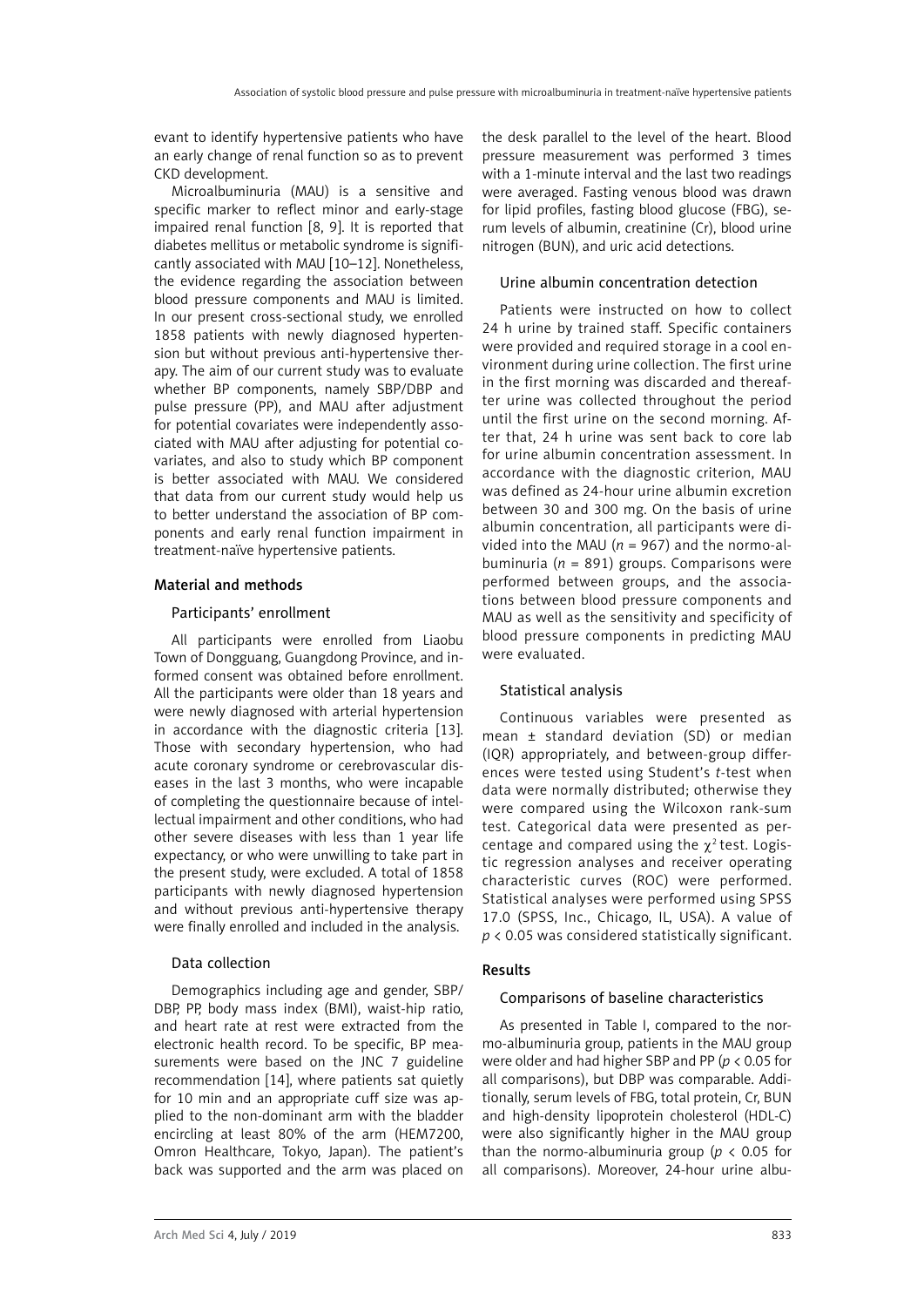| Variables                   | Normo-albuminuria | <b>MAU</b>        | P-value |
|-----------------------------|-------------------|-------------------|---------|
| N(%)                        | 891 (47.9)        | 967 (52.1)        |         |
| Age [years]                 | 64.76 ±13.14      | $67.38 \pm 13.25$ | < 0.001 |
| Male, n (%)                 | 465 (52.2)        | 497 (51.4)        | 0.037   |
| SBP [mm Hg]                 | $141.6 \pm 15.9$  | $144.6 \pm 18.4$  | < 0.001 |
| DBP [mm Hg]                 | $85.5 \pm 10.1$   | $86.3 \pm 11.7$   | 0.094   |
| PP [mm Hg]                  | $56.1 \pm 14.6$   | $58.3 \pm 16.2$   | 0.002   |
| BMI [kg/m <sup>2</sup> ]    | $25.1 \pm 3.7$    | $25.4 + 4$        | 0.052   |
| W-H ratio                   | $0.92 \pm 0.07$   | $0.92 \pm 0.06$   | 0.053   |
| Heart rate [bpm]            | $73 + 8.1$        | $73.1 \pm 8.2$    | 0.911   |
| FBG [mmol/l]                | $5.2 \pm 1.1$     | $5.6 \pm 1.8$     | < 0.001 |
| 24 h albumin excretion [mg] | $17.6 \pm 7.1$    | 182.5 ±156.5      | < 0.001 |
| Total protein [mg/l]        | 71.52 ±5.85       | 72.09 ±5.67       | 0.036   |
| Albumin [mg/l]              | $45.51 \pm 3.76$  | $45.37 + 3.78$    | 0.429   |
| Cr [µmol/l]                 | $76 + 24.8$       | 79.9 ±40.7        | 0.014   |
| BUN [mmol/l]                | $5.31 + 1.69$     | $5.51 \pm 2.07$   | 0.026   |
| TC [mg/dl]                  | 193 ±40.6         | 195.5 ±43.3       | 0.199   |
| TG [mg/dl]                  | 195.1 ±607.8      | 196.8 ±160.7      | 0.932   |
| LDL-C [mg/dl]               | $113.2 + 31$      | $111.9 \pm 31.2$  | 0.379   |
| HDL-C [mg/dl]               | $51.1 \pm 13.1$   | $52.5 \pm 13.5$   | 0.033   |
| Uric acid [µmol/l]          | 379.8 ±104.7      | 382.1 ±106.5      | 0.636   |

Table I. Comparison of baseline characteristics between groups

*W-H ratio – waist hip ratio, bpm – beats per minute, UAC – urine albumin concentration.*

min excretion in the MAU group was significantly higher than that in the normo-albuminuria group (182.5 ±156.5 mg vs. 17.6 ±7.1 mg, *p* < 0.001).



Figure 1. ROC curve. Area under the curve for PP and SBP

## Logistic regression analyses

Logistic regression analyses were performed to evaluate the odds ratio (OR) of BP components for MAU in patients with newly diagnosed hypertension but without previous anti-hypertensive treatment. As revealed in the analyses, both SBP and PP were significantly and positively associated with MAU, with OR of 1.010 (95% confidence interval (CI): 1.005–1.016, *p* < 0.001) in SBP and OR of 1.009 (95% CI: 1.003–1.015, *p* = 0.003) in PP, respectively. No significant association between DBP and MAU was observed.

# Sensitivity and specificity of SBP and PP in predicting MAU

We further used the receiver operating characteristic curve to evaluate the sensitivity and specificity of SBP and PP in predicting MAU. As revealed in Figure 1, the area under the curve for SBP to predict MAU was 0.541 ±0.013 (*p* = 0.002), and PP was  $0.536 \pm 0.013$  ( $p = 0.006$ ). The difference between SBP and PP in predicting MAU was non-significant, suggesting that the sensitivity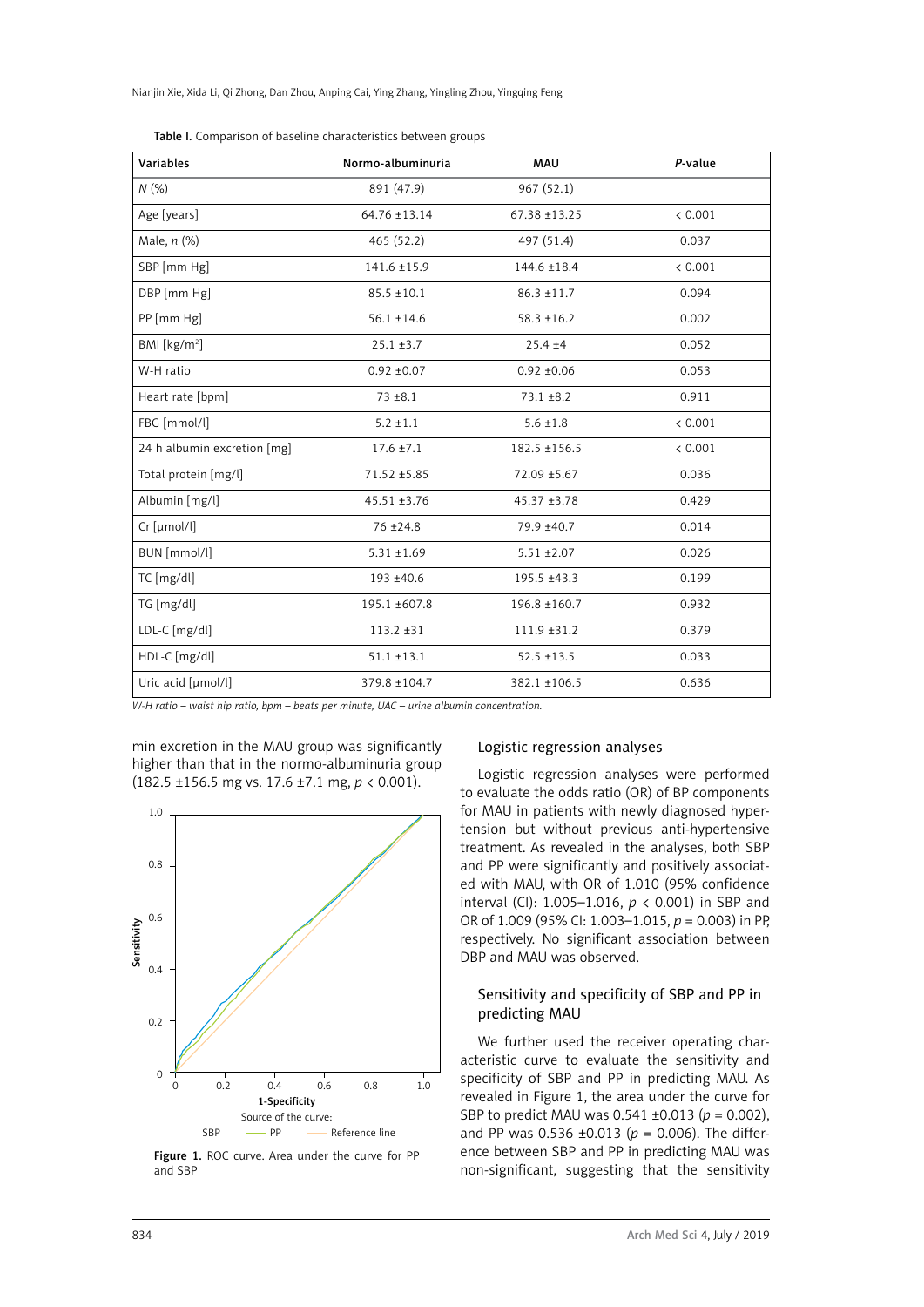and specificity of SBP and PP in predicting MAU were comparable.

# Discussion

Renal dysfunction has been recognized as one of the most intractable complications of arterial hypertension, and identifying those who are at increased risk of developing renal dysfunction should confer profound benefits for reducing the incidence of renal dysfunction, resistant hypertension and cardiovascular diseases. Microalbuminuria may be one of the useful and helpful markers in identifying those who are at increased risk of renal dysfunction [15]. Data from our present research indicated that in patients with newly diagnosed hypertension and without previous antihypertensive treatment, the prevalence of MAU was 52.1%, suggesting the clinical importance of detection of MAU in these patients as a screening marker for early renal function impairment. Moreover, as analyzed by logistic regression and receiver operating characteristic curve analyses, SBP and PP could be useful for identifying those patients who have MAU and are at increased risk for CKD. However, underlying mechanisms need to be further investigated.

Accumulating evidence has consistently shown that diabetes mellitus and metabolic syndrome are significantly associated with MAU development, suggesting that diabetes mellitus and metabolic syndrome are independent risk factors for CKD development. Managing these comorbidities should be beneficial for reducing and deterring the progression of MAU in these populations. Long-standing arterial hypertension is also known to be an important risk factor for CKD [14, 16]. Nonetheless, the data on the association of newly diagnosed and treatment-naïve hypertension and MAU are limited. Data from our preliminary research showed that in the community population, the prevalence of MAU in the newly diagnosed and treatment-naïve hypertensive patients was up to 52.1%, suggesting that renal injury was one of the commonly encountered complications associated with arterial hypertension and it is critical and essential to routinely perform MAU screening in these newly diagnosed hypertensive patients. However, since it was not possible to identify the exact duration from the beginning of hypertension in this patient population, we could not be certain whether there was a linear relationship between the duration of BP elevation and the degree of MAU.

As regards the value of SBP and PP to predict the prevalence of MAU in the studied patients, logistic regression analyses were performed. After adjustment for traditional risk factors including age, fasting blood glucose, body mass index and lipid profiles, both the SBP and PP were still significantly and independently associated with MAU, suggesting that increased SBP or PP was associated with MAU in treatment-naïve hypertensive patients. To our best knowledge, this finding might be due to the following mechanisms. Generally, increased SBP directly results in increased glomerular pressure and glomerular infiltration rate (GFR). Data from basic research revealed that in rats infused with angiotensin II, intra-glomerular pressure was profoundly increased, which contributed to trans-membrane protein escape and then proteinuria [17, 18]. In addition, increased intra-glomerular pressure could also leads to an increase of membrane permeability, thereby resulting in increased protein trans-membrane excretion [19, 20]. Findings from clinical studies further supported this notion. Lee *et al.* reported that compared to the normoalbuminuric population, patients with MAU had significantly higher GFR values [21]. Another study also showed that blood pressure levels correlate significantly with MAU in hypertensive patients [22]. However, unlike previous studies, we enrolled newly diagnosed and treatment-naïve hypertensive patients. Therefore, we could exclude confounding effects related to the use of medications such as angiotensin-converting enzyme inhibitors or angiotensin receptor blockers. In addition, our present study revealed, for the first time, the comparable value of SBP and PP in association with MAU in newly diagnosed and treatment-naïve hypertensive patients, suggesting that PP was also an important biomarker reflecting the pathophysiological effects of increased BP on renal function impairment. Moreover, the sensitivity and specificity of SBP and PP in predicting MAU were also comparable, as revealed by the receiver operating characteristic curve.

The clinical implications of our current findings are two-fold: on one hand, it is reasonable and clinically relevant to screen MAU in newly diagnosed and treatment-naïve hypertensive patients; on the other hand, evaluating MAU could be helpful and useful to predict the risk of developing CKD in these populations. Future studies should focus on whether improving BP control, especially SBP and PP, would reduce MAU and thereby deter CKD development.

In conclusion, data from our preliminary research indicate that after adjusting for traditional risk factors, increased SBP and PP are associated with increased prevalence of MAU in newly diagnosed and treatment-naïve hypertensive patients.

# Acknowledgments

This work was supported by grants from the Technology Project Foundation of Guangdong Prov